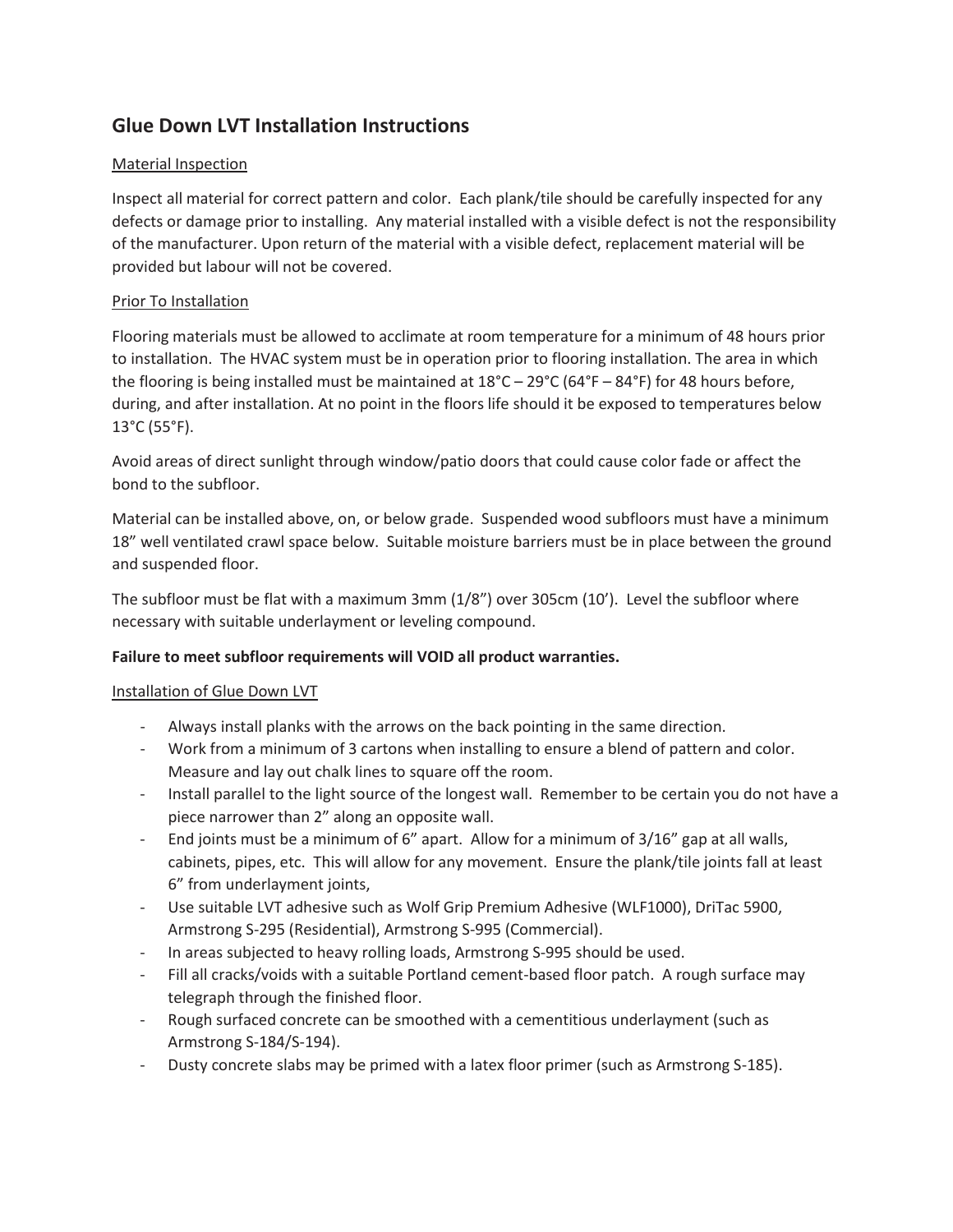- Follow the adhesive manufacturer's instructions, paying close attention to correct trowel notching, open time of the adhesive, and amount of adhesive area spread at one time before installing. Measure, score with a sharp utility knife and snap. Continue to install planks, fitting them tightly and precisely in place.
- Once complete, roll in both directions with a 100lb roller.
- Do not allow traffic on the flooring for 24 hours after installation.
- Avoid rolling load traffic for 72 hours after installation.
- Follow the maintenance recommendations to ensure proper care and performance.

# Note:

The responsibility for warranties and suitability of the concrete floor to receive resilient flooring lies solely with the manufacturer of the concrete/lightweight concrete and not with the flooring manufacturer.

\*Bear in mind that moisture and PH tests only indicate the levels at the time of testing and cannot predict changes over the long term.

#### Subfloor and Underlayment

The suitability of a subfloor or underlayment lies with the flooring installer.

# Wood Subfloor / Underlayment

A double layer subfloor/underlayment construction is required. Sturd-I-Floor panels also require an underlayment to adhere to. Total combined thickness should be a minimum of 1". This is for structural integrity and to prevent deflection in the subfloor, which in turn could cause patch/underlayment/leveler to fail. The wood underlayment must be a minimum of 1/4" thick – APA – approved plywood or equivalent poplar/birch plywood, all of which has a fully sanded face and is recommended as flooring underlayment.

# Suitable Substrates

APA Plywood – must be suitable for residential flooring (with a fully sanded face).

- Must be structurally sound.

- Must be free of any material that could stain vinyl or cause the adhesive bond to fail (inks, paint, solvent, asphalt, etc.)

Install the underlayment panels in accordance with the underlayment manufacturer's recommendations and instructions. The responsibility for warranties and suitability of the underlayment lies solely with the underlayment manufacturer and not with the flooring manufacturer. We strongly recommend you contact the underlayment manufacturer to confirm these recommendations/warranties.

\*OSB and Particle Board are not suitable substrates for use with this product.

# **CONCRETE**

- Concrete subfloors (new or existing) must meet ASTM – F710 Preparing Concrete Floors for Resilient Flooring (www.astm.org).